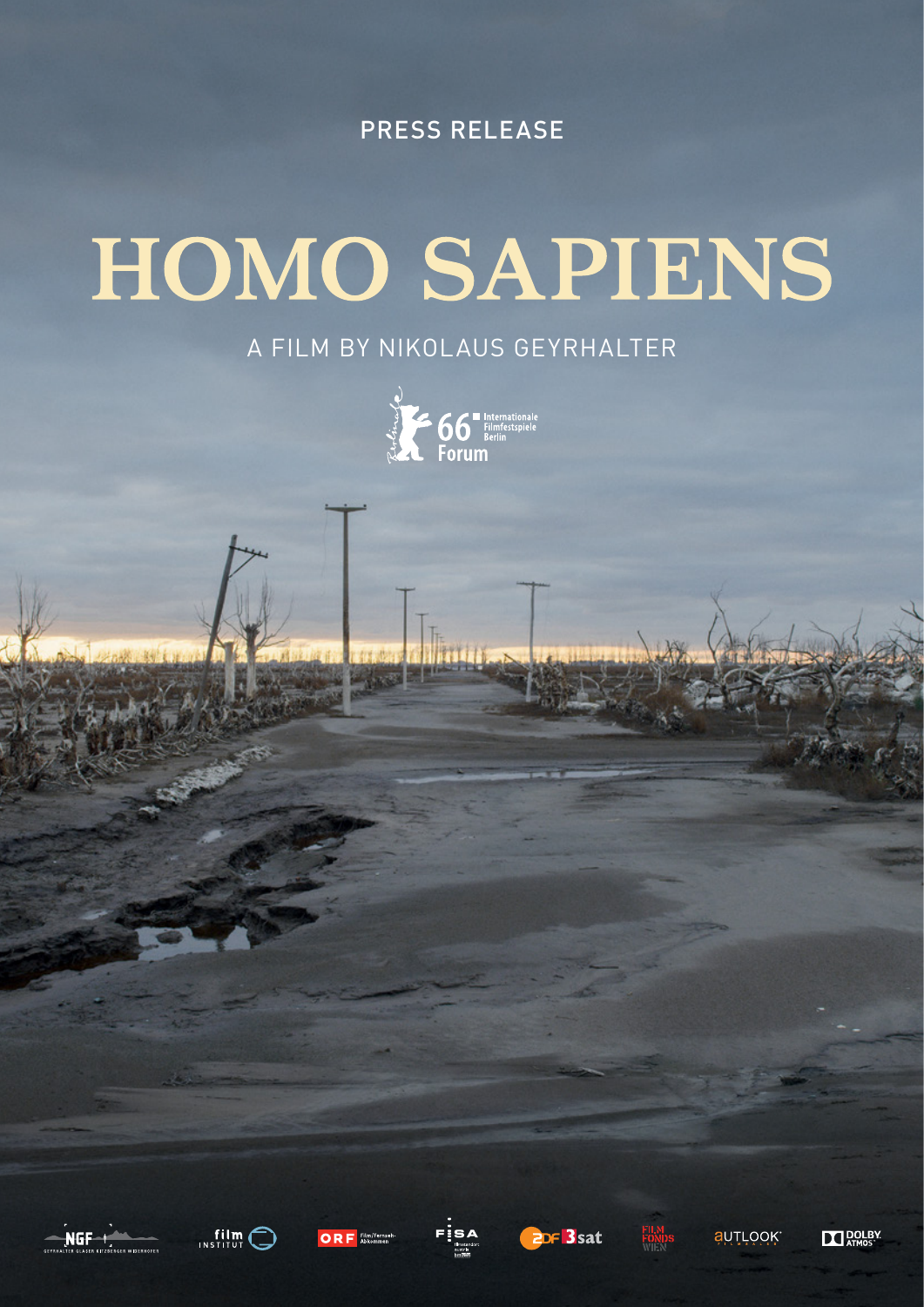# **HOMO SAPIENS**

# A film by Nikolaus Geyrhalter

A 2016, 94 min. Without dialogue RED 4K / DCP, Dolby Atmos

www.homosapiens-film.at/english [www.facebook.com/Homosapiens-Film](https://www.facebook.com/Homosapiens-Film-679053928901226)

# **Contact**

NGF Nikolaus Geyrhalter Filmproduktion GmbH Silvia Burner Hildebrandgasse 26 A-1180 Wien T +43.1.403.01.62 F +43.1.403.01.62.15 burner@geyrhalterfilm.com www.geyrhalterfilm.com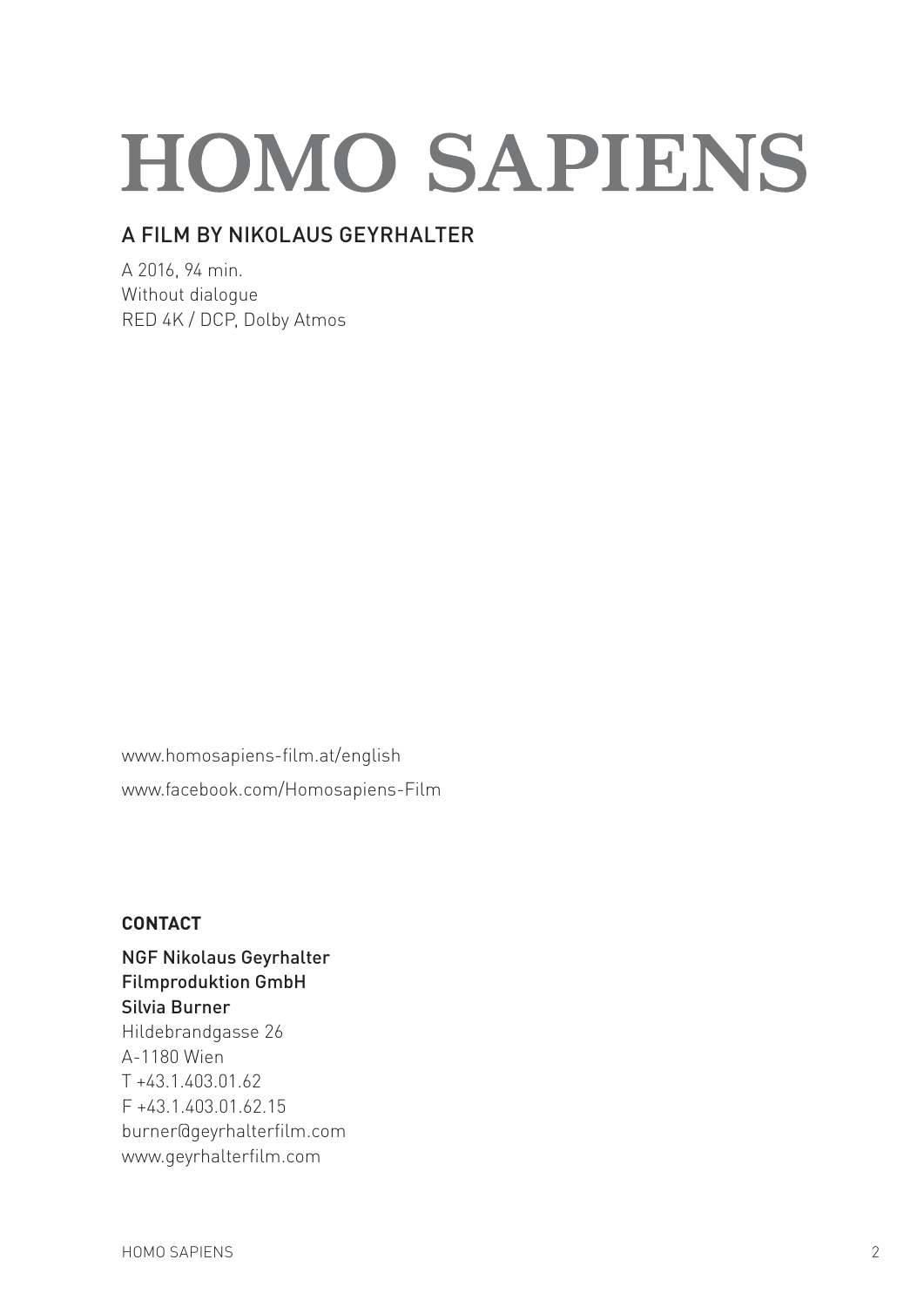

# Homo Sapiens

Homo Sapiens is a film about the finiteness and fragility of human existence and the end of the industrial age, and what it means to be a human being.

What will remain of our lives after we're gone?

Empty spaces, ruins, cities increasingly overgrown with vegetation, crumbling asphalt: the areas we currently inhabit, though humanity has disappeared. Now abandoned and decaying, gradually reclaimed by nature after being taken from it so long ago.

Homo Sapiens is an ode to humanity as seen from a possible future scenario.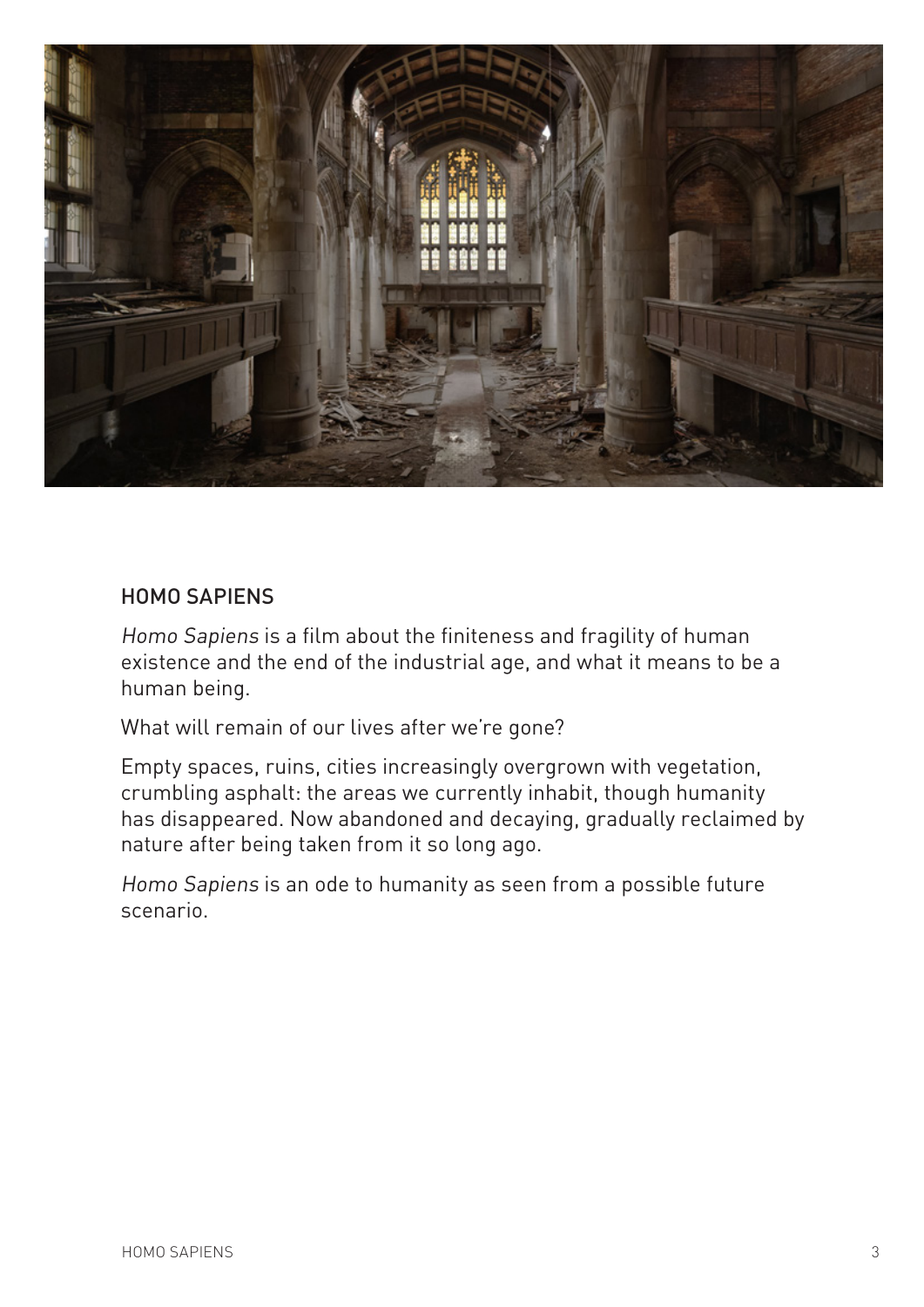

# **FESTIVALS**

Berlinale Forum (2016) Cinéma du Réel, Festival international de films documentaires (2016) Hong Kong International Film Festival (2016) Buenos Aires International Independent Film Festival (BAFICI) (2016) Docville International Documentary Film Festival, Leuven (2016) Subversive Film Festival, Zagreb (2016) Filmkunstfest Mecklenburg-Vorpommern, Schwerin (2016) DOK.fest München (2016) Docs Against Gravity Film Festival, Warsaw (2016) Docaviv International Film Festival, Tel Aviv (2016) Bildrausch Filmfest Basel (2016) Olhar de Cinema, Festival Internacional de Curitiba (2016) Edinburgh International Film Festival (2016)

a.o.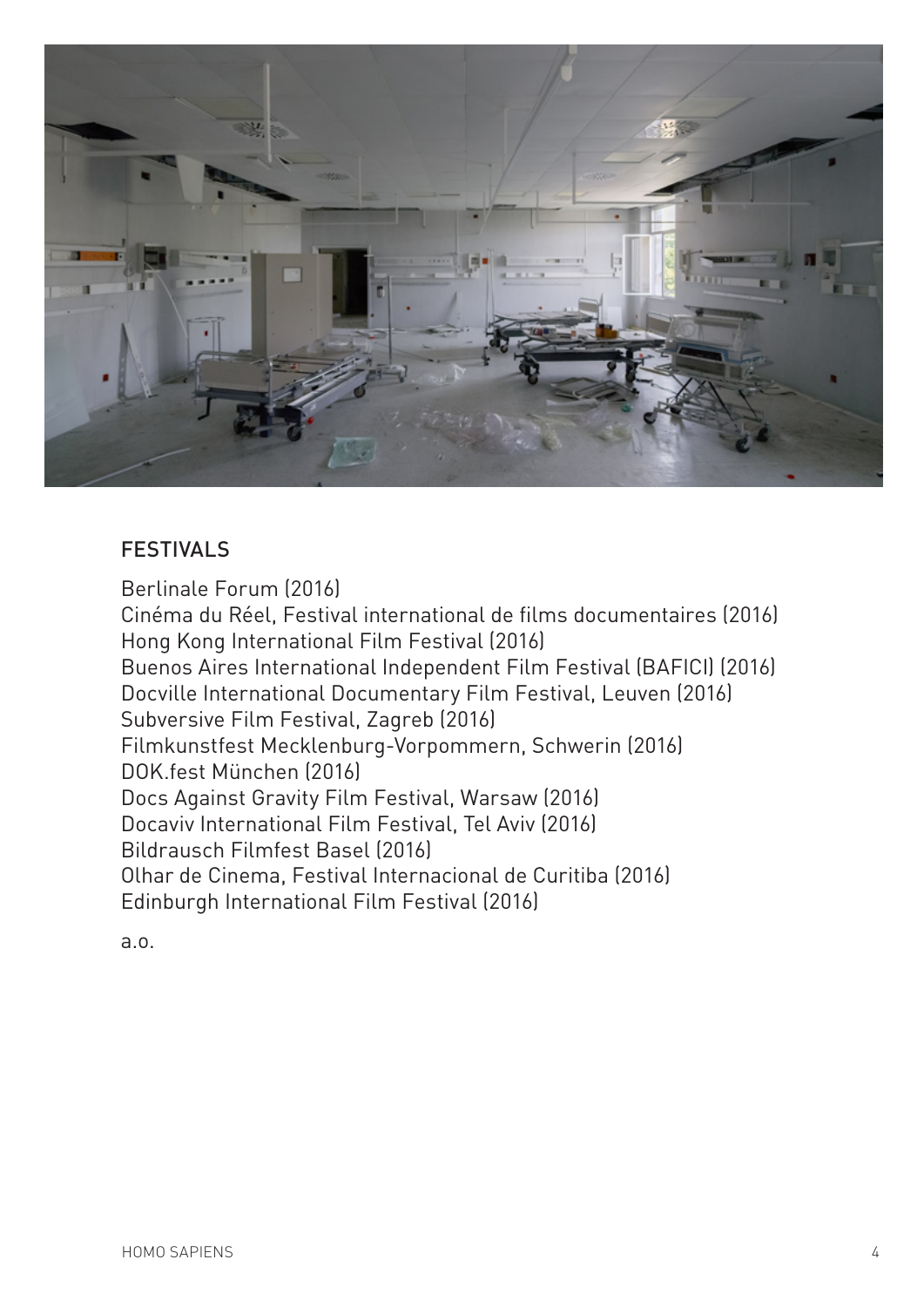# **An Ode to Being Human**

A mosaic in some sort of temple offers a representation of mankind: the opening shot of Homo Sapiens shows humanity's ageless attempt to leave an enduring portrait for posterity. But the "temple" is abandoned, and nature is taking over. In Homo Sapiens, no other image will show depictions of humans, and thus humanity's faint traces are thrown into sharp relief.

With an assembly of precisely composed still images, the film explores the spaces that Homo Sapiens has developed for itself and for its way of life: from transportation to living quarters, from healthcare to education, from communication to entertainment, from religion to burying the dead.

We see places we have left behind, abandoned, or forgotten-small, intimate spaces such as apartments or houses, as well as massive industrial complexes and spaces of public life, all in various stages of being reclaimed by nature. Often, the wind moves the leaves of plants, or even parts of buildings that are disintegrating. Sometimes it rains or snows, which has startling effects upon the insides of a building. Many of these places are inhabited by animals, mostly birds. And sometimes it is the sand of the desert that softly blows through former living rooms.

The deserted spaces, their sounds, the cacophony of weather and wildlife, and the time that the film allots to its viewers all serve to create an intimacy, a feeling of resting within oneself. They create a meditative undertow, inviting you to reflect on the fragility of human beings. And they generate a strong awareness of the present moment of each and every one of us; today, here, and now.

In his Chernobyl film PRIPYAT, in OUR DAILY BREAD, and when confronting Fortress Europe in ABENDLAND, Nikolaus Geyrhalter mapped out humanity's latitude for action. In Homo Sapiens, relying on his powerful images, he forges a different, poetic, and essay-like path. By illustrating the finiteness of humanity, Homo Sapiens asks timeless questions: What is the meaning of human existence in relation to the world we live in? How can we define our presence without wallowing in end-times fantasies?

An ode to being human, explored from a potentially real retrospective viewpoint.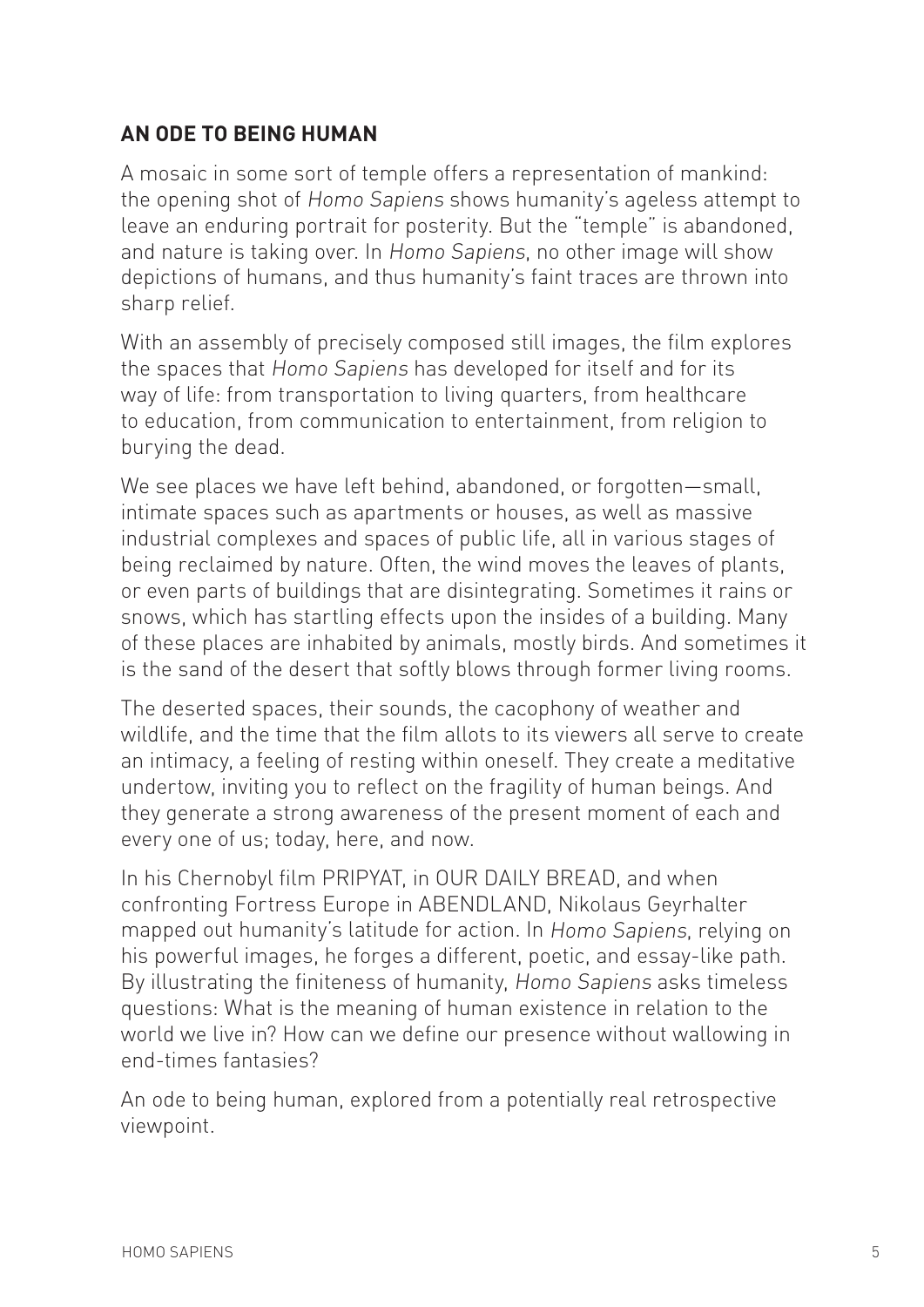# **What will remain of us once humanity is gone?**

# by Alejandro Bachmann

What will remain of us once humanity is gone? This hypothetical but ultimately reasonable question is at the core of Homo Sapiens, Nikolaus Geyrhalter's cinematic homage to decay, to those parts of human civilization that are already spent but not yet gone. At the beginning we see humans depicted in painstakingly assembled mosaics inside a grandiose Soviet building—images that humans made of themselves, images that show how humans wanted to see themselves, what they wanted to propagate, what they wanted to carry into the future. Water trickles softly over the mosaics; the first stones, loosened, have begun to fall from these pictures.

The movie continues to follow this path, focusing not on artistically created images in paintings, theater, or cinema, but attempting to describe humanity by showing the architectural remnants of human civilization. We see abandoned temples of consumption; blighted theme parks; desolate worksites; universities and schools in varying stages of decay; ghostly prisons and military complexes; empty waiting rooms and transport routes; overgrown landfills. In these shots, humans are completely absent, but what they have left behind evokes the image of a species that has thoroughly marked its territory in every corner of the world, deep below the soil and atop icy mountain peaks.

For 90 minutes, Homo Sapiens asks us to witness a world in which we ourselves have long ceased to play a role. No camera motion is needed to follow any living thing; there's almost no movement within the images that would determine the length of a shot or provide a narrative to justify the transition from one shot to another. Only the sounds (and occasionally a glimpse) of insects, birds, wind, and rain emerge now and then to enliven the silent tableaux. From a frightening distance and with supreme indifference, we examine the remnants of this world as if we were archaeologists from the future or from a different world, trying to decipher an alien civilization. Everything turns into a cipher, a sign, a code that promises understanding: they must have been megalomaniacs, those humans—extravagant, imposing, and full of themselves.

In Homo Sapiens, we confront the absurdity of such self-images once they are subject to decay. We would like to believe that this film tells of a distant future, but we know that its images were generated in the here and now.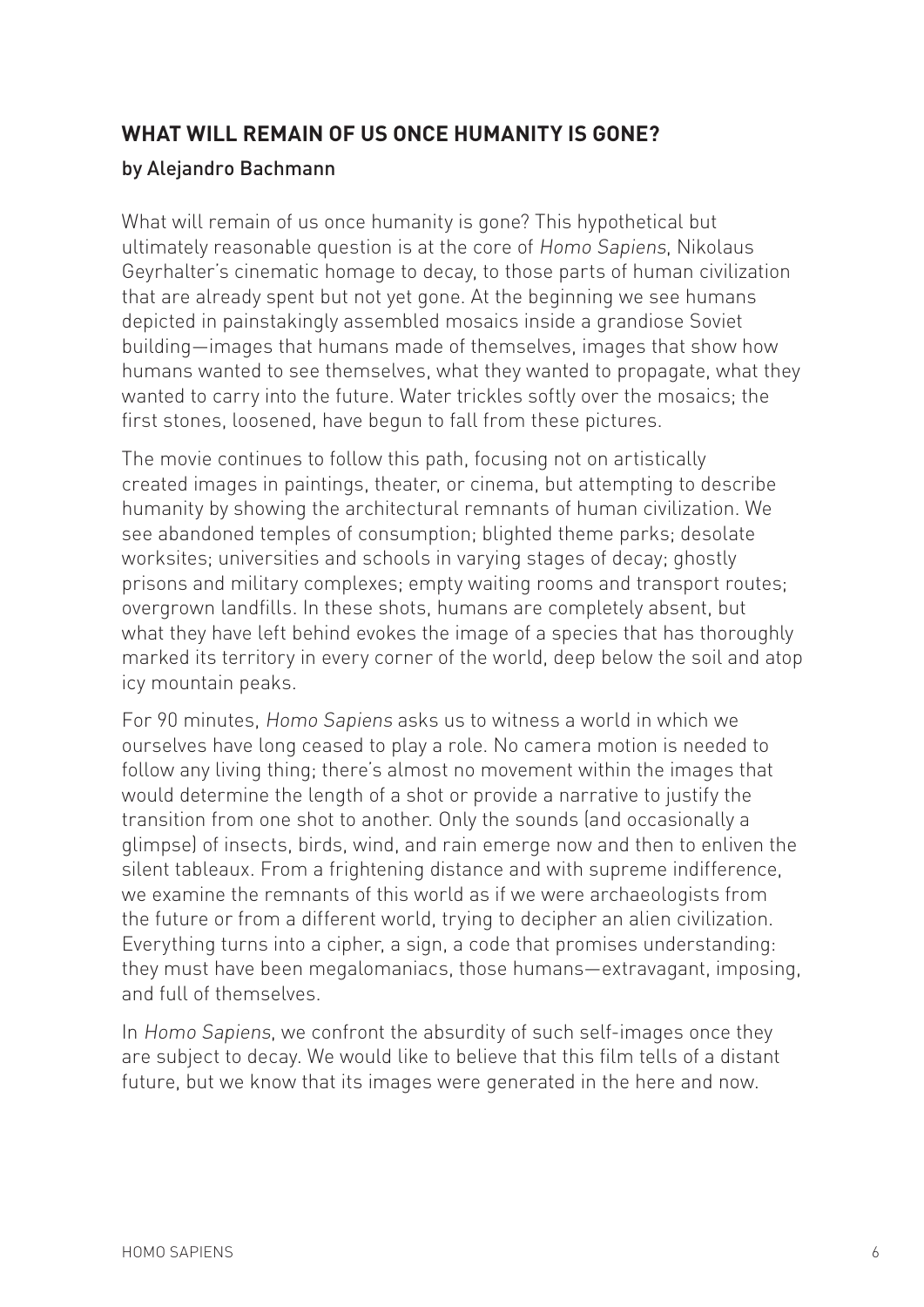# **INTERVIEW WITH NIKOLAUS GEYRHALTER**

KARIN SCHIEFER: Homo Sapiens is rather unusual for a documentary film in that it takes as its subject something which no longer exists. It shows a possible vision of the future. Mankind, which has been the focus of most of your work until now, is no longer there. What prompted you to adopt this radical approach?

NIKOLAUS GEYRHALTER: First of all, I wouldn't really describe Homo Sapiens as a documentary film. It's a film. The film industry and film festivals need categorization. In this case it only partly applies, in my view. The film may perhaps be rather closer to a documentary film than a feature film. But one reason why I consider Homo Sapiens a very fictional production is that we intervened a lot and changed a lot. The trees, the buildings and even the wind were almost like actors for me. It wasn't my intention at any time to depict a documentary reality here. For me it's a vision which is closer to fiction. The documentary aspect of the film is the fact that the buildings and landscapes can be found now, in the present day, or at least could be until they were pulled down.

In films like Our Daily Bread and Over The Years you show machines playing an increasingly dominant role in working life, while the human aspect of work is edged out. The subject of Homo Sapiens is the state of the world after mankind and after machines. How could that state be described?

NIKOLAUS GEYRHALTER: That's only one possible way of reading the film, though of course it's designed so that interpretation is very plausible. But I wouldn't like to see the film reduced to a single post-apocalyptic scenario, because despite this possible retrospective view of mankind, for me it's still a film that very powerfully portrays this moment. By being so radically absent, human beings are all the more present. In that sense it is a film about people even though they are not there.

In that sense Homo Sapiens is your most fictitious film, because every abandoned, faded, rotting location that has gone to seed is charged with a past story. But at the same time it is left entirely to each viewer to come up with his or her own hypothesis.

NIKOLAUS GEYRHALTER: And that's how it should be.

The title of the film is taken from the scientific designation of the human species, which appears to have become extinct in this film. What motivated you to choose this title?

NIKOLAUS GEYRHALTER: For a long time we used the working title ..Sometime", though we knew we'd have to find a better solution because that title anticipated too clearly a future scenario when people would no longer exist. I wanted to leave that interpretation open but without suggesting it was the only way of looking at the film. I'm increasingly interested in mankind and the question of what we are doing here, what we will leave behind us. There is definitely the sense of responsibility towards the environment. That's why it was important to get human beings into the title, and we spent a very long time looking for the right wording. I think it's a good variation on the scientific term Homo Sapiens, precisely because in this context you simply wouldn't expect the absence of human beings, but it also has archaeological and historical associations.

The images often suggest that the places were abandoned suddenly, by everybody involved, which raises the question of how that might have happened. What criteria did the research team use when looking for suitable locations?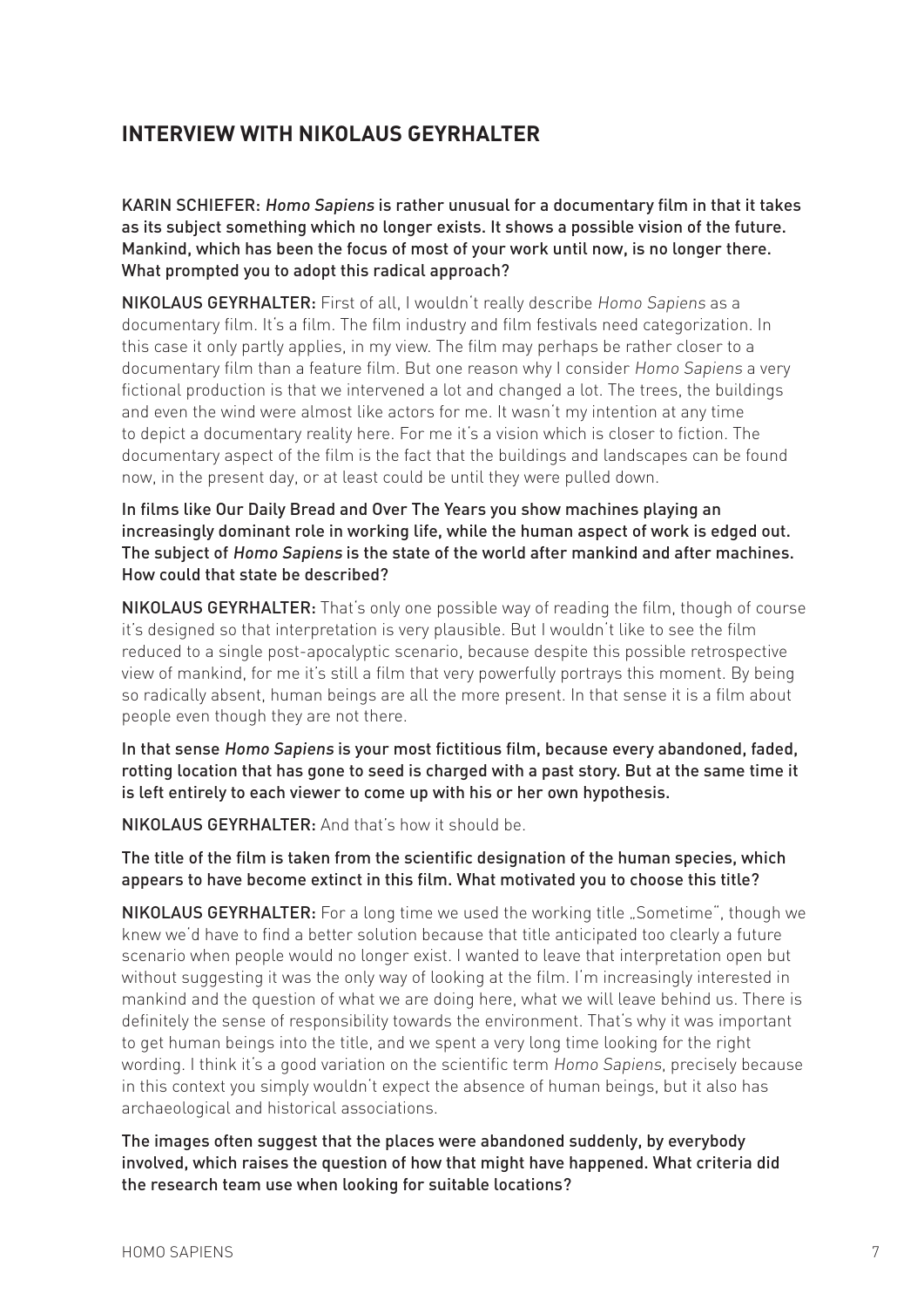NIKOLAUS GEYRHALTER: The research became increasingly specific. At first we were just looking for deserted places. Deserted in the sense of abandoned. Places like that are easy to find, but we discovered that it quickly became trite. What we needed were places that had stories attached, where you could see what they had once been. An empty factory, a ruined house – that wasn't particularly interesting. It was important that the places had stories without necessarily making you sympathize with them. We began concentrating on searching for places with a history that could be read without explanation, places that were impressive due to their dimensions or because they were in an advanced state of being reclaimed by nature. And while we were editing it quickly became apparent that the film somehow had to move on constantly to new aspects. The most important point was to find places that matched our premise: we wanted to create a critical look backwards at mankind.

#### You can very quickly make out and identify urban infrastructures and institutions in these ruins.

NIKOLAUS GEYRHALTER: Yes, the focus is very much on the human system and the question of how people have organized themselves. There was a conscious decision not to show any private spaces. Naturally the ease of identification is due to the choices we make. There were plenty of places that didn't contain that possibility, so it was crucial that the places and the images should be able to tell stories about their past. We have passages where we intercut shots of different places to form coherent sequences, and it wasn't important where they were actually filmed. And then later there are specific places which can be recognized as connected structures, or as islands for example. In those cases there was a different aim: to present the geographical range of complete destruction.

#### Image and space could be described as something like the twin pillars of your work in film. Here it seems as though you were able to concentrate almost exclusively on this and pursue the challenge of taking what is available in a virtually pure form.

**NIKOLAUS GEYRHALTER:** It's not the first film where I construct a narrative only through images. It's just the first one where the images don't have any people in them. Homo Sapiens is perhaps the most photographic of all my films. The image has always been important to me, increasingly so, and here it almost plays the leading role. Filming Homo Sapiens was a process of dealing with what was available – but we manipulated what was available whenever we felt it necessary. For example, we created wind. At some point during the editing process it became apparent that there was no movement in many of the interiors, and it wasn't possible to deal with this lack of life just by adding sound. Sometimes we arranged the lighting, and often we used digital aids to make the objects more perfect and retain concentration. We didn't want any human noises at all to be heard, which meant we could hardly record any original sound at all. The sounds that we hear were created carefully for each image, from archive material and a great deal of sound recorded especially for that purpose.

#### To what extent did the filming take you all around the world?

NIKOLAUS GEYRHALTER: We did a lot of filming in Europe and the USA. We found a place in Argentina that had been swallowed up by a salt lake, and then the water had sunk again, leaving everything white from the salt. We got there at precisely the right time, when there weren't any footprints to be seen, and the sky was absolutely perfect as well. That's a fiveminute sequence in the film that we captured one afternoon. We also did a lot of filming in Japan, partly because of the abandoned island at the end of the film and also because of Fukushima. The film begins with the mosaics on the Buzludzha Monument in Bulgaria,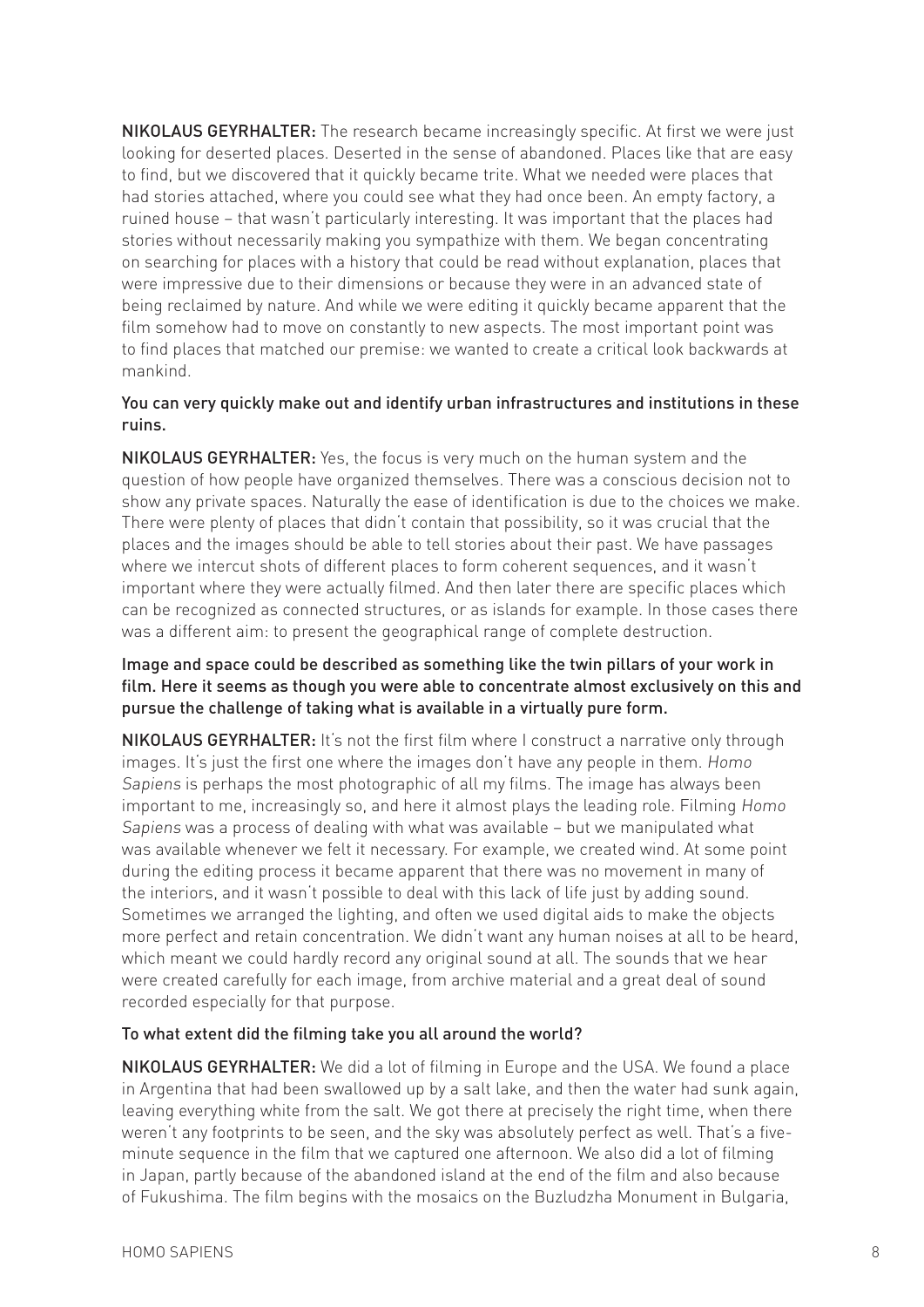and then there is a sequence with images from Fukushima where you don't know for a long time what's really going on, because the deterioration hasn't progressed very far yet. We were filming about 4 km from the nuclear power station.

#### In a film which manages without language and people, the rhythm becomes all the more important. Were the variations in the sequence length an intuitive part of filming, or was that exclusively part of the editing process?

NIKOLAUS GEYRHALTER: We agreed at a very early stage that the rhythm would be slow, and that each scene would be filmed for about a minute. In the final film that comes down to about half a minute. When we started editing first of all we arranged the images according to theme, without worrying about the rhythm at all, to see how the arc would work. Then, on the basis of that version, Michael Palm began to work on the rhythm of the sequences. So images that take longer to digest, that you want to watch for longer or that have a different rhythm because of the wind, are shown for longer than the others. It was the first time Michael Palm had edited one of my films. When I'm filming a fundamental principle of mine is that I take the shots, and the editor has a great deal of freedom. The aim is to find the appropriate rhythm for the images, the right breathing speed and suitable context. That's not my strength, and I'm glad to leave it to someone else. This is clearly a film where a very slow rhythm is appropriate, and that is apparent from the first minutes. The audience knows from the beginning what to expect.

#### This film, without people or language, needs a strong sound component. You were working with Peter Kutin on this. What did the sound work involve?

NIKOLAUS GEYRHALTER: I really don't know who could have done this better than Peter Kutin, because I don't know anyone else who lives with sound to such an extent. Peter Kutin has often handled sound design for me. But in the case of Homo Sapiens it was sound design in an extreme dimension, because virtually everything was open. Apart from a very few locations, Peter got a silent movie with only provisional atmospheric sound from the editing room. We analyzed very closely what you could hear in each case: a sheet of paper in the wind, a piece of metal screeching, a bird. It was as if you were adding music to a silent film. It was a process that took years, and it's still exciting, to the very end.

## How long have you been working on Homo Sapiens?

NIKOLAUS GEYRHALTER: It must be four years. Not exclusively, but we constantly came back to it. Things kept on changing. We had to drop some places because they were demolished before we could film them, and others were added. Again and again we turned up somewhere to start filming, and there was nothing left but waste land. It often happened really fast: the radar dish you can see in the film didn't exist the following day. Sometimes we were very lucky. While we were filming the slaughterhouse the far end of the building was already being demolished. We very often found places on the Internet we would have liked to film and then discovered they weren't there any more. The island in Japan, on the other hand, is an old mining island that became unprofitable, but now it's the subject of a preservation order. It will be left to decay until it doesn't exist any longer. A lot of isolated buildings in cities either don't last very long or nothing happens to them because there's an issue about ownership of the property. Research continued in the background constantly, though, and there was always plenty going on. The film doesn't have any natural end, either. You could carry on filming forever.

Interview: Karin Schiefer January 2016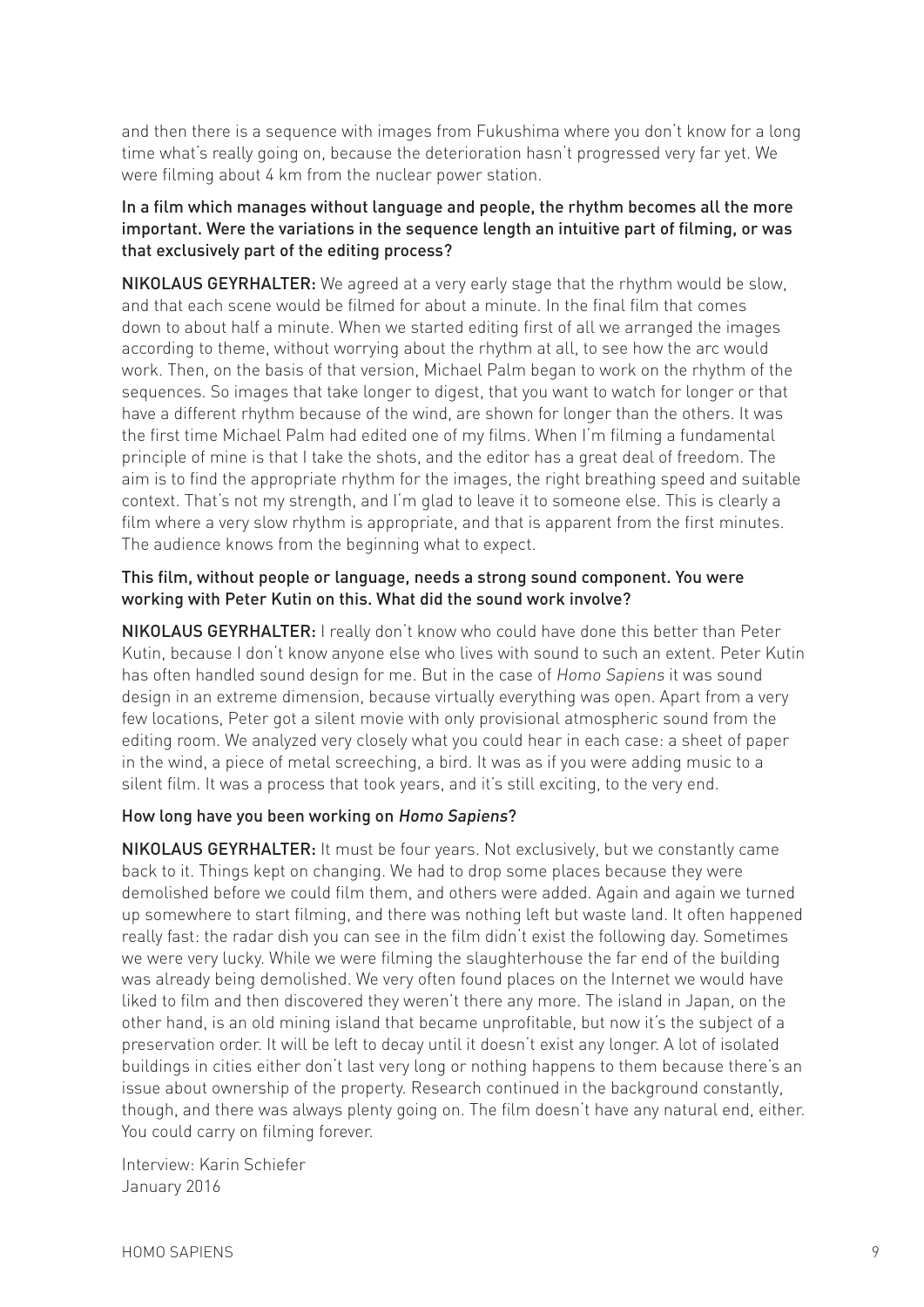# **Credits**

| Director, Photography:      | Nikolaus Geyrhalter                                                               |
|-----------------------------|-----------------------------------------------------------------------------------|
| Editing:                    | Michael Palm                                                                      |
| Sound Design:               | Peter Kutin<br>Florian Kindlinger                                                 |
| Sound mixing:               | Alexander Koller                                                                  |
| Location Research:          | Simon Graf                                                                        |
| Research:                   | Maria Arlamovsky                                                                  |
| Assistant camera:           | Simon Graf<br>Christoph Grasser<br>Sebastian Arlamovsky<br>Thomas Cervenca        |
| <b>Production Managers:</b> | Katharina Posch<br>Flavio Marchetti<br>Lixi Frank                                 |
| Executive producer:         | Michael Kitzberger                                                                |
| Producers:                  | Nikolaus Geyrhalter<br>Michael Kitzberger<br>Wolfgang Widerhofer<br>Markus Glaser |

Production NGF - Nikolaus Geyrhalter Filmproduktion GmbH

> with support of Österreichisches Filminstitut FISA - Filmstandort Austria ORF Film/Fernsehabkommen ZDF/3sat

Project development supported by Filmfonds Wien

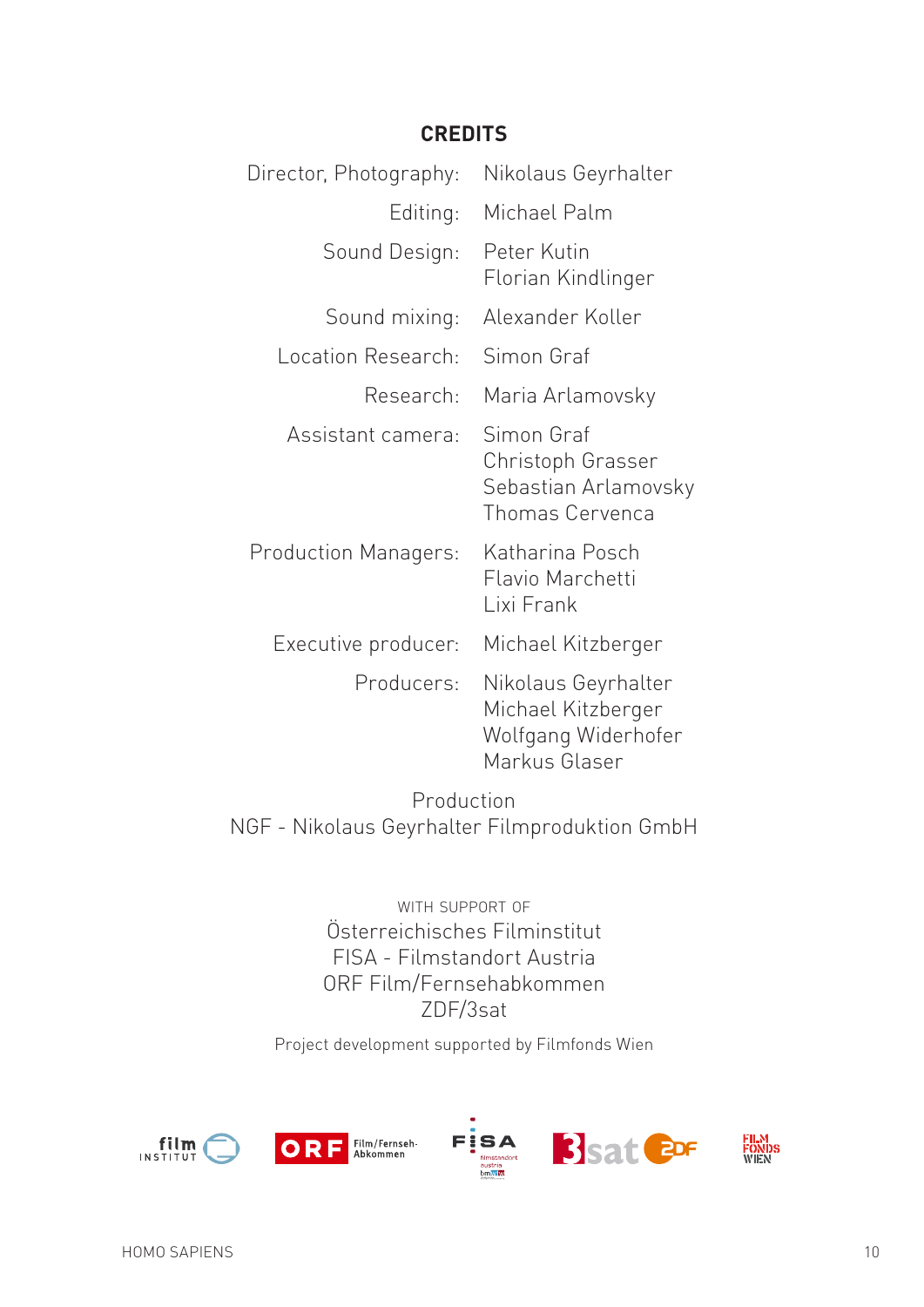# Filmografie Nikolaus Geyrhalter

|      | *1972, Wien - Regie, Kamera, Drehbuch, Produktion<br>*1972, Vienna – Directing, Cinematography, Script, Production |
|------|--------------------------------------------------------------------------------------------------------------------|
|      | ERDE (in Produktion) - Earth (in production)<br>$A + 90$ Min. + RED 4K (DCP)                                       |
|      | 2016 Homo Sapiens - Homo Sapiens<br>$A + 94$ Min. + RED 4K (DCP)                                                   |
|      | 2015 ÜBER DIE JAHRE – Over the Years<br>$A + 188$ Min. + HDCam                                                     |
|      | 2013 CERN - Cern<br>$A + 75$ Min. + HDCam + TV                                                                     |
|      | 2012 SMZ OST - DONAUSPITAL - Danube Hospital<br>$A + 80$ Min. + HDCam + TV                                         |
|      | 2011 ABENDLAND - Abendland<br>$A + 90$ Min. $+ 35$ mm (HDCam)                                                      |
|      | 2010 ALLENTSTEIG - Allentsteig<br>$A + 79$ Min. + HDCam + TV                                                       |
|      | 2008 7915 KM - 7915 km<br>A + 106 Min. + 35mm (HDCam) + Cinemascope                                                |
|      | 2005 UNSER TAGLICH BROT - Our Daily Bread<br>$A + 90$ min. $+ 35$ mm (HDCam)                                       |
| 2001 | <b>ELSEWHERE - Elsewhere</b><br>$A + 240$ min. $+ 35$ mm (HDCam)                                                   |
|      | 1999 PRIPYAT - Pripyat<br>A + 100 min. + 35mm (S16mm) + S/W                                                        |
|      | 1997 DAS JAHR NACH DAYTON - The Year After Dayton<br>$A + 204$ min. $+ 35$ mm (S16mm)                              |
|      | 1994 ANGESCHWEMMT - Washed Ashore<br>$A + 86$ min. + 35mm (S16mm) + S/W                                            |
|      |                                                                                                                    |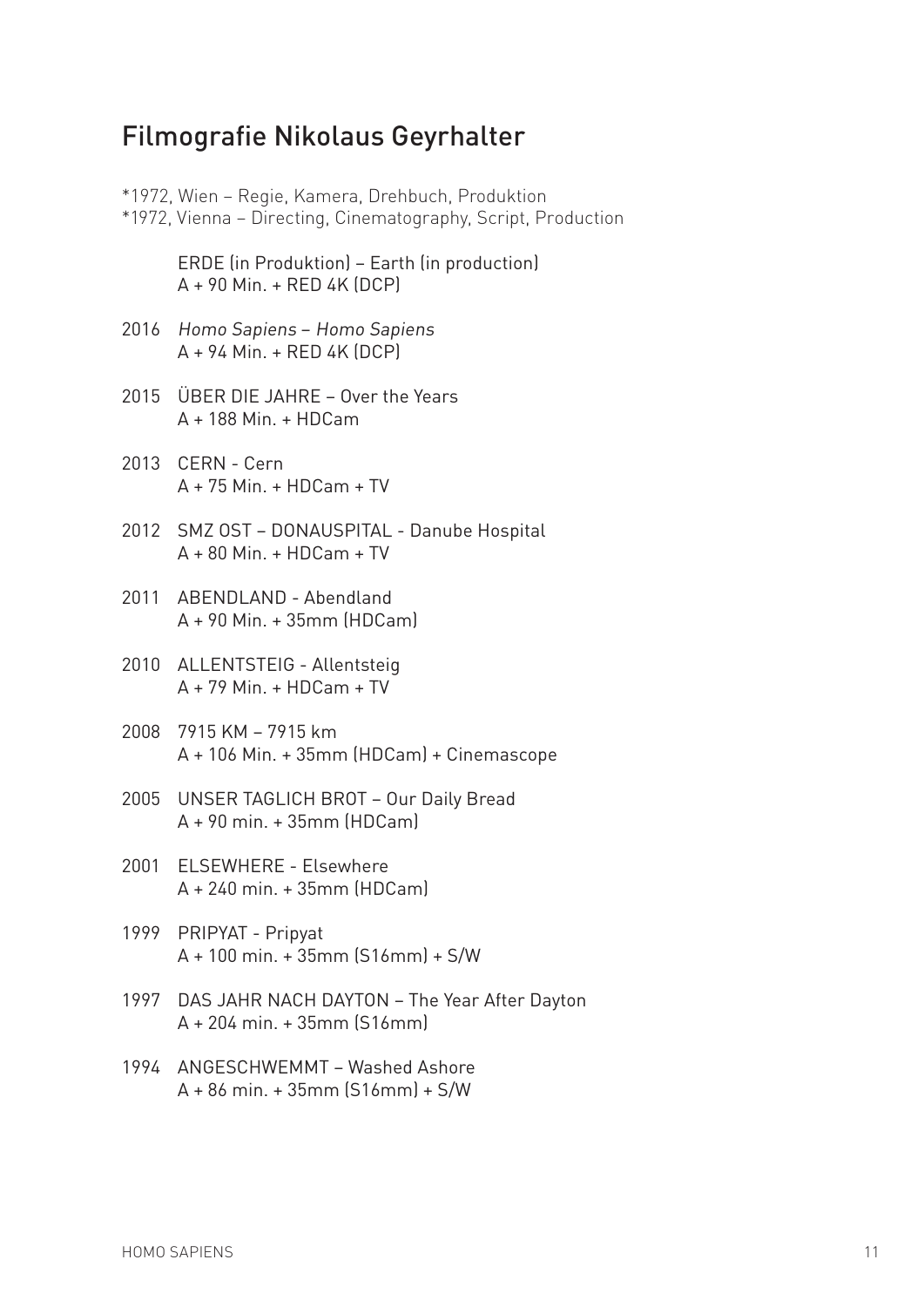# AWARDS

## **Over the Years:**

Grand Diagonale Prize: Best Austrian Documentary Film, Diagonale (2015) Best Artistic Editing of a Documentary Film, Diagonale (2015) Best Film, Human Rights Competition, Buenos Aires International Independent Film Festival (BAFICI) (2015) Silver Eye Award for Best feature-length documentary, Jihlava, International Documentary Film Festival (2015) 3-sat Documentary Film Prize, Duisburg Film Festival (2015) Nomination: Best Documentary, Österreichischer Filmpreis (2016)

## **Danube Hospital:**

Honorable Mention - World Pulse Culturgest Award, IndieLisboa International Film Festival (2013) Nomination for the Prix Europa (2012)

#### **Abendland:**

Nomination: Best Documentary, Österreichischer Filmpreis (2012) Diagonale austrian editors association aea Prize, Diagonale (2011) Millennium Award, Planete Doc Film Festival, Warsaw (2011) The Canon Cinematography Award, Honorable Mention, Planete Doc Film Festival, Warsaw (2011) Grand Prix Special Mention, Split Film Festival (2011)

## **7915 KM:**

Best Cinematography documentary film, Diagonale (2009)

## **Our Daily Bread:**

Adolf-Grimme-Preis 2008, Kategorie Information & Kultur (2008) Spezialpreis der Jury, International Documentary Festival Amsterdam (2005) Special John Templeton Prize, Visions du Réel, Nyon (2006)

Honourable Mention - Special Jury Prize - International Feature, Hot Docs Canadian International Documentary Festival Toronto 2006 (2006) Nominierung - Prix Arte, Europäischer Filmpreis (2006) Special Jury Award, Jihlava (2006) EcoCamera Award, Rencontres internationales du documentaire de Montréal (2006) Best feature length documentary, Ashland independent film festival (2007) Spezialpreis Jurado Pfizer, Festival internacional de cine contemporaneo de la ciudad de Mexico (2007) Best Film, Ecocinema International Film Festival Athen (2006) Grand Prix, Festival International du Film d'Environnement, Paris (2006)

#### **Elsewhere:**

Producers Award, Diagonale, Festival of Austrian Film, Graz (2003) Audience Award, Duisburg (2002) Ethnographic Award, Parnu (2002) Special Jury Award, Amsterdam (2001)

## **Pripyat:**

Int. Documentary Award, Istanbul (2001) European Documentary Nominee (1999) Grand Prix, Diagonale (1999) Grand Prix, Munich (1999) Grand Prix, Odivelas (1999) Prix de la Jury, Audience Prize, Nyon (1999) Prix International de la SCAM, Paris (1999)

## **The Year After Dayton:**

3-sat Documentary Film Prize, Duisburg (1998) Berliner Zeitung Readers' Prize, Berlin (1998) Le Prix Joris Ivens, Paris (1998) Filmpreis, Vienna (1997)

#### **Angeschwemmt:**

New Cinema Prize, Vienna (1994)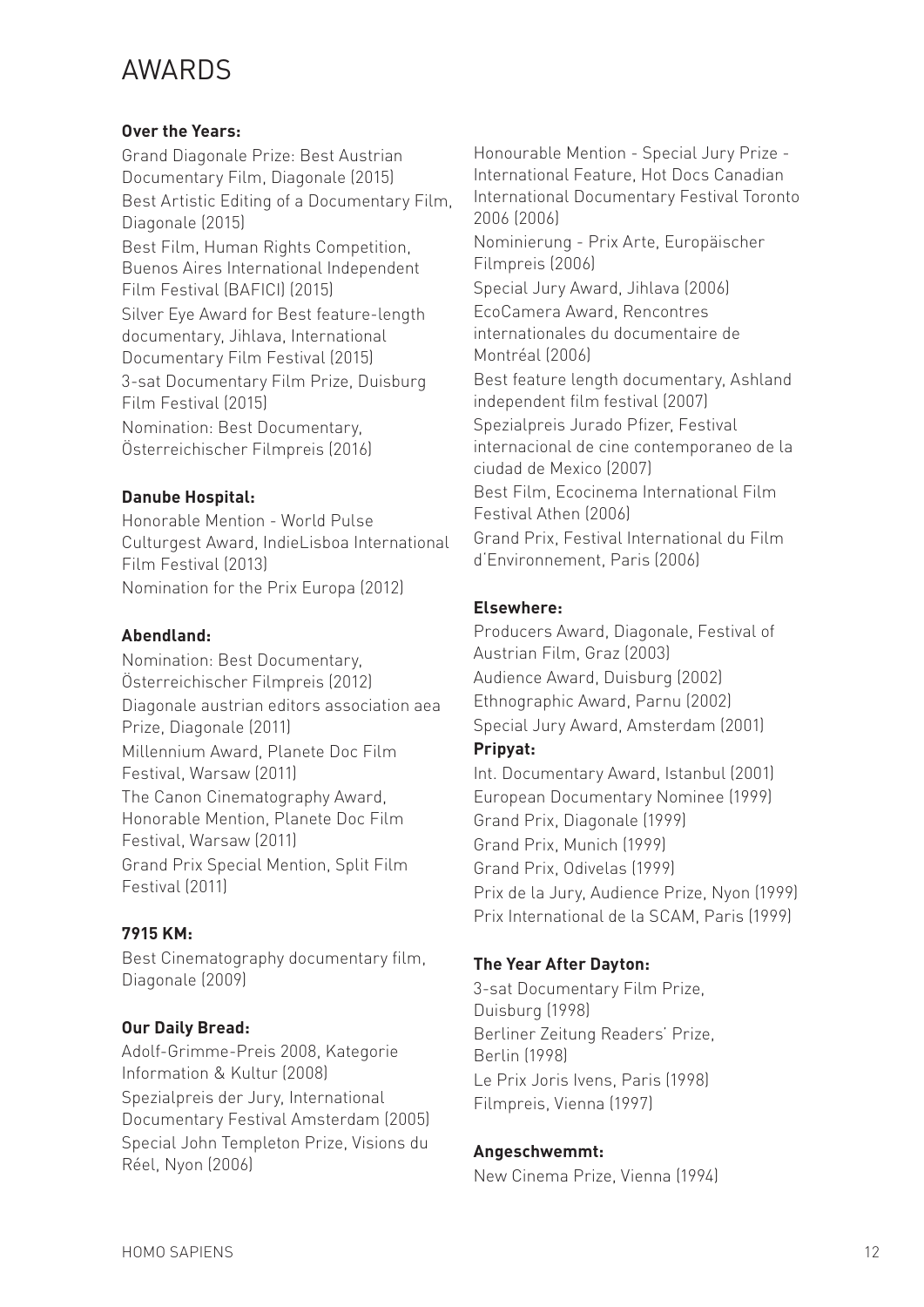

# Nikolaus Geyrhalter Filmproduction

Founded by Nikolaus Geyrhalter in 1994, with Markus Glaser, Michael Kitzberger and Wolfgang Widerhofer joining as partners in 2003, the core competence of NGF lies in the production of documentary and feature films for theatrical release as well as high quality works for television.

NGF works with directors and authors who have a strong and innovative style and a passion and understanding for their respective medium—be it the big screen or television. Fascinating stories that are tangible and moving, implemented in formats that are radically new.

In its early years, the company was exclusively devoted to the production of documentary films. Works such as PRIPYAT, ACROSS THE BORDER, OUR DAILY BREAD, ABENDLAND, and FOOD DESIGN are representative of NGF's approximately 45 documentary films for cinema and television that have garnered numerous prestigious awards and have been shown around the world.

In 2010, NGF produced its first feature film, THE ROBBER by Benjamin Heisenberg, which celebrated its world premiere at the 60th Berlinale Competition. In 2011, NGF's second feature film, MICHAEL, the film debut by Markus Schleinzer, was selected to compete at the Cannes Film Festival.

NGF's first television documentary series was launched in 2008 with GOISERN GOES EAST, and since 2010, several seasons of REISECKER'S TRAVELS, a television series, have been produced.

NGF's most recent accolades include the European Film Award for MASTER OF THE UNIVERSE by Marc Bauder, the premiere of OVER THE YEARS, a 10-year project by Nikolaus Geyrhalter, at the Berlinale Forum 2015 and of THE VISIT by Michael Madsen at the competition of the Sundance Film Festival.

2016 begins with the invitation of Nikolaus Geyrhalter's new Film Homo Sapiens to the Berlinale Forum, the cinema release of EVERYTHING UNDER CONTROL by Werner Boote and the selling of the remake rights of THE ROBBER to FilmNation Entertainment (with director J.C. Chandor).

Currently, NGF is working on the historical feature film LIGHT by Barbara Albert (with Maria Dragus and Devid Striesow), on new feature films by Katharina Mückstein, Daniel Hösl a.o. and on new documentaries by Nikolaus Geyrhalter, Maria Arlamovsky, Fritz Ofner, among others.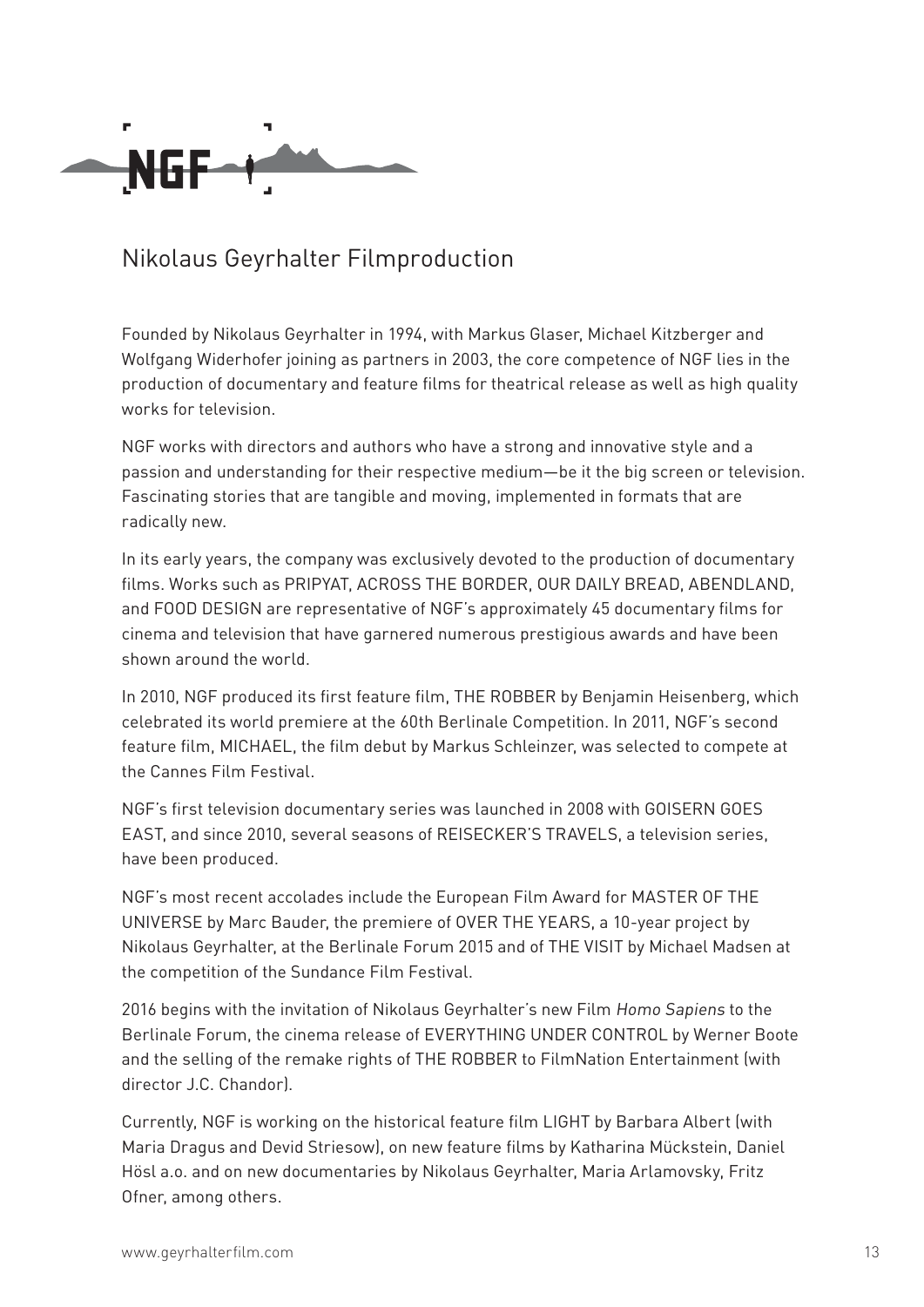# FILMOGRAPHY NGF

# in production

Licht / Light A/D + 100 min. + Director: Barbara Albert

Erde / Earth A + 90 min. + Director: Nikolaus Geyrhalter

Future Baby A + 90 min. + Director: Maria Arlamovsky

Das Leben ist keine Generalprobe / Life isn't a Rehearsal

A + 90 min. + Director: Nicole Scherg

Die andere Seite / The Other Side A + 80 min. + Director: Judith Zdesar

Reiseckers Reisen V / Reisecker's Travels V A + 10 x 25 min. + Director: Michael Reisecker

Hotel Sacher

A + 80 min. + Director: Beate Thalberg

Von Männern und Vätern / Of Fathers and Men

I/A + 60 min. + Director: Andreas Pichler, Martin Prinz

# 2016

Homo Sapiens A + 94 Min. + Regie: Nikolaus Geyrhalter

# 2015

Alles unter Kontrolle / Everything Under Control

A + 93 min. + Director: Werner Boote

Über die Jahre / Over the Years A + 188 min. + Director: Nikolaus Geyrhalter

The Visit DK/A/IRL/FIN/NOR + 90 min. + Director: Michael Madsen

# **2014**

Die unglaubliche Reise der Familie Zid / The Amazing Journey of the Family Zid A + 80 min. + Director: Gunnar Walter

Meine Narbe / My Scar A + 52 min. + Director: Mirjam Unger

Reiseckers Reisen IV / Reisecker's Travels IV A + 10 x 25 min. + Director: Michael Reisecker

Am Schauplatz: Armut ist kein Kinderspiel A + 45 min. + Director: Mirjam Unger

Spieler / Players A + 70 min. + Director: Katharina Copony Das Kind in der Schachtel / The Child in the Box A + 85 min. + Director: Gloria Dürnberger

# **2013**

Master of the Universe D/A + 88 min. + Director: Marc Bauder

**CERN** 

A + 75 min. + Director: Nikolaus Geyrhalter

Reiseckers Reisen III/Reisecker's Travels III  $A + 10 \times 25$  min. + Director: Michael Reisecker

Population Boom A + 93 min. + Director: Werner Boote

Schulden G.m.b.H. / Debts Inc. A + 75 min. + Director: Eva Eckert

# **2012**

Balkan Express: Kroatien, Moldawien / Balkan Express: Croatia, Moldowa  $A + 2x52$  min. + Director: Fritz Ofner

Reiseckers Reisen II / Reisecker's Travels II A + 5 x 25 min. + Director: Michael Reisecker

Die Lust der Männer / Men's Lust A + 65 min. + Director: Gabi Schweiger

Warme Gefühle / Queer Feelings A + 52 min. + Directors: Katharina Miko & Raffael Frick

Donauspital SMZ Ost / Danube Hospital A + 75 min. + Director: Nikolaus Geyrhalter

# **2011**

Anfang 80 / Coming of Age Fiction + A + 90 min. + Directors: Sabine Hiebler & Gerhard Ertl

Michael Fiction + A + 96 min. + Director: Markus Schleinzer

Abendland

A + 90 min. + Director: Nikolaus Geyrhalter

# **2010**

Allentsteig

A + 79 min. + Director: Nikolaus Geyrhalter

Die Lust der Frauen / Women's Lust A + 61 min. + Director: Gabi Schweiger

Reiseckers Reisen / Reisecker's Travels A + 3 x 6 min. + Director: Michael Reisecker

Einmal mehr als nur reden / More Than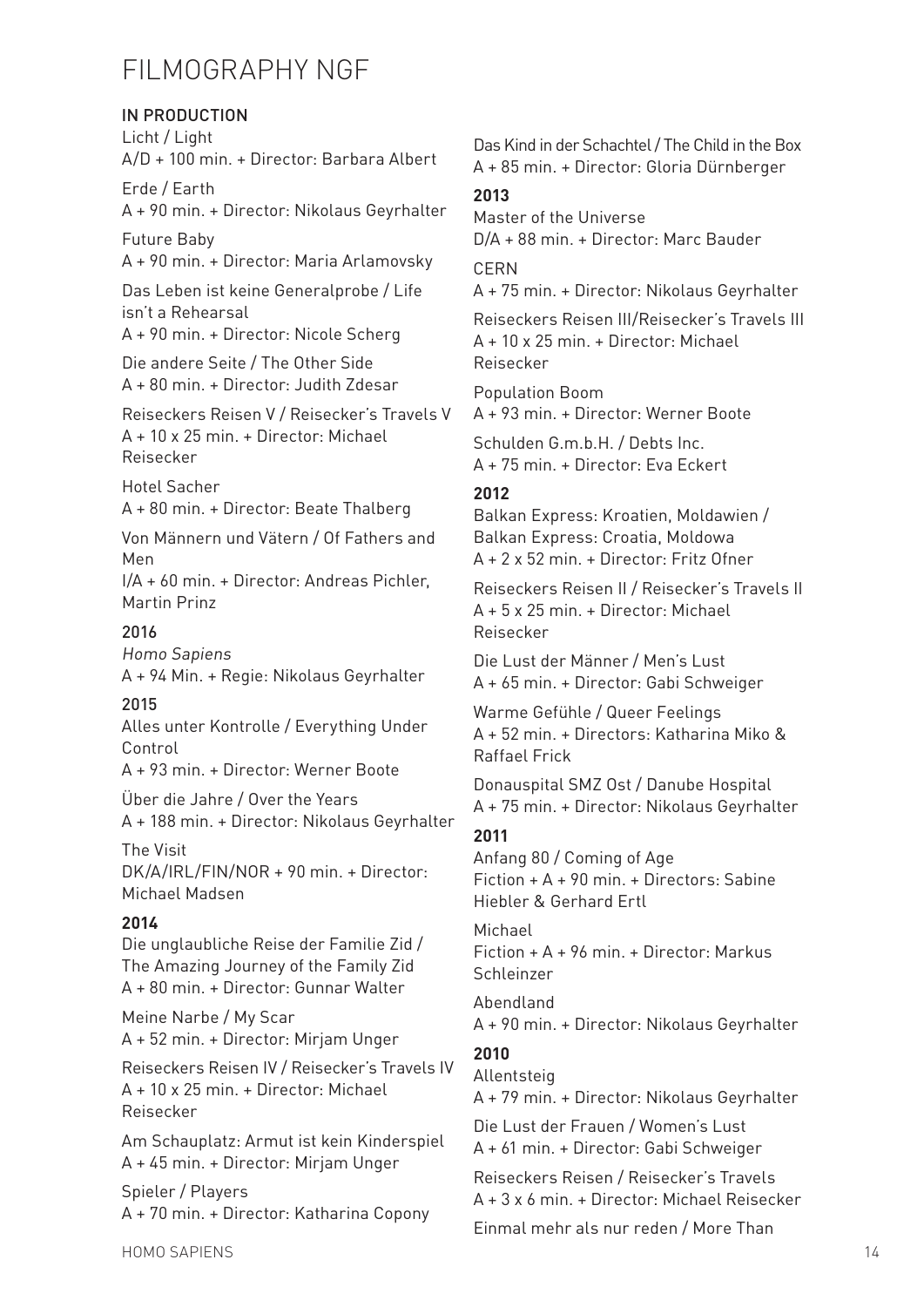Just Words A + 72 min. + Director: Anna K. Wohlgenannt

Der Weg an die Spitze / Stams – Tomorrow's Idols A + 25 min. + Directors: Harald Aue, Michael Gartner

#### **2009**

Der Räuber / The Robber Fiction + A/D + 96 min. + Director: Benjamin Heisenberg

Goisern Goes West A + 3 x 30 min. + Directors: Markus Wogrolly, Harald Aue

#### **2008**

Food Design A + 52 min. + Directors: Martin Hablesreiter, Sonja Stummerer

#### 7915 KM

A + 106 min. + Director: Nikolaus Geyrhalter

Flieger über Amazonien / Flyers over Amazonia A + 80 min. + Director: Herbert Brödl

Eisenwurzen (Das Musical) / Eisenwurzen - A Mountain Musical A + 52 min. + Director: Eva Eckert

Goisern Goes East

A + 5 x 30 min. + Directors: Markus Wogrolly, Robert Lakatos, Harald Aue

Mein Halbes Leben / (Half) the Time of My Life A + 93 min. + Director: Marko Doringer

Eines Tages, nachts... / A White Substance A + 21 min. + Director: Maria Arlamovsky

Bahrtalo! Viel Glück! / Bahrtalo! Good Luck! H/A + 60 min. + Director: Robert Lakatos

Die Vatersucherin / Figuring Out Father A/D + 40 min. + Director: Sandra Löhr

#### **2006**

Almfilm / Mountain Meadow Movie A + 69 min. + Director: Gundula Daxecker

Ich bin Ich / I Am Me A + 33 min. + Director: Kathrin Resetarits

#### **2005**

Unser Täglich Brot / Our Daily Bread A + 92 min. + Director: Nikolaus Geyrhalter

#### **2004**

Flug Nummer 884 / Flight Number 884 A + 52 min. + Directors: Markus Glaser, Wolfgang Widerhofer

Über die Grenze / Across the Border A + 131 min. + Directors: P. Łoziński, J. Gogola, P. Kerekes, R. Lakatos, B. Cakic-Veselic

Kanegra A + 50 min. + Director: Katharina Copony

Pessac - Leben im Labor / Pessac – Living in a Laboratory A + 52 min. + Directors: Claudia Trinker, Julia Zöller

Carpatia D/A + 127 min. + Directors: Andrzej Klamt, Ulrich Rydzewski

Die Souvenirs des Herrn X / The Souvenirs of Mr. X A/D + 98 min. + Director: Arash T. Riahi

#### **2002**

Senad und Edis / Senad and Edis D + 30 min. + Director: Nikolaus Geyrhalter

Laut und Deutlich / Loud and Clear A/D + 67 min. + Director: Maria Arlamovsky

Temelin. Ein Dorf in Südböhmen / Temelin A + 30 min. + Directors: Nikolaus Geyrhalter, Markus Glaser, Wolfgang Widerhofer

#### **2001**

Elsewhere A + 240 min. + Director: Nikolaus Geyrhalter

#### **1999**

Pripyat A + 100 min. + s/w + Director: Nikolaus Geyrhalter

#### **1997**

Das Jahr nach Dayton / The Year After Dayton A + 204 min. + Director: Nikolaus Geyrhalter

#### **1997**

Kisangani Diary A + 52 min. + s/w + Director: Hubert Sauper

#### **1995**

Der Traum der bleibt / The Dream That Remains A + 155 min. + Director: Leopold Lummerstorfer

#### **1994**

Angeschwemmt / Washed Ashore A + 86 min. + s/w + Director: Nikolaus Geyrhalter